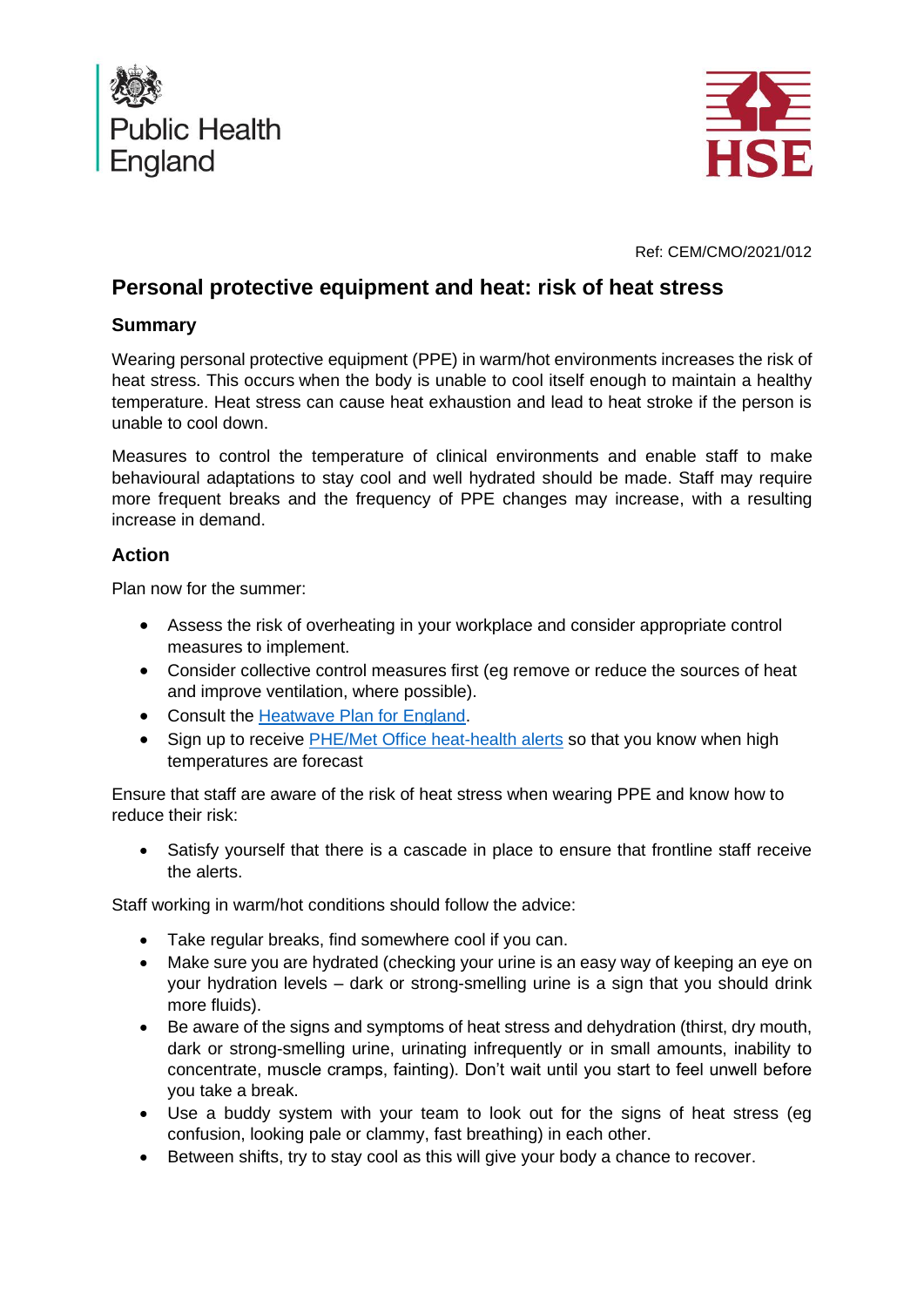Ensure that PPE supplies are sufficient to cover a likely increase in demand for certain PPE items during warmer months due to staff changing equipment more frequently.

Consider whether more staff may be needed per shift to maintain service levels while accommodating increased staff breaks.

Any actions taken must be aligned with local infection prevention and control policies.

### **Problem/background**

Hospitals and other healthcare settings in England are at risk of overheating in warm weather. During 2018 nearly 50% of NHS hospital trusts reported at least one incident of overheating, and 8% of trusts reported over 50 incidents.<sup>i</sup>

Occupational heat strain is associated with productivity loss and has an impact on the health of those affected.<sup>ii</sup>

Employers have a responsibility to ensure a reasonable working temperature in workrooms and local heating or cooling where a comfortable temperature cannot be maintained.<sup>ii</sup> Adequate ventilation reduces the risk of coronavirus (COVID-19) aerosol transmission and can also positively impact the risk of heat stress for those working in warm/hot conditions. Understanding of the role played by ventilation for controlling transmission is increasing and the HSE's ventilation guidance iv is under frequent review. Ventilation should inform your assessment of the risk and selection of measures to control the potential for heat stress.

To reduce the risk of transmission of COVID-19, healthcare staff are now required to wear PPE, specified for different settings and activities in line with national guidance. This can effectively require them to wear PPE for the entirety of their clinical work.<sup>v</sup>

Wearing PPE in warm/hot environments increases the risk of heat stress because:<sup>iii</sup>

- PPE reduces the body's ability to evaporate sweat and prevents heat loss through convection and radiation:<sup>vi</sup>
- scope for staff to adapt to their environment by removing clothing may be compromised through the necessary wearing of PPE;
- the impact of PPE on a person's risk of heat stress in a health or social care setting will depend on work rate, workplace climate, PPE and the individual.

Heat stress can present as heat exhaustion and lead to heat stroke if the person is unable to cool down. Heat exhaustion is when someone becomes very hot and starts to lose water or salt from their body. Heat stroke is where the body is no longer able to cool itself and a person's body temperature becomes dangerously high.

The signs of heat exhaustion include: a headache; dizziness and confusion; loss of appetite and feeling sick; excessive sweating and becoming pale, clammy skin; cramps in the arms, legs and stomach; fast breathing or pulse; temperature of 38°C or above; being very thirsty.

If someone is showing signs of heat exhaustion, they need to be cooled down. Further information is available on [heat exhaustion, heat stroke and actions to take to cool down.](https://www.nhs.uk/conditions/heat-exhaustion-heatstroke/)

Demand on PPE equipment may increase as PPE may need to be changed more often due to increased regularity of breaks (during which PPE must be discarded). PPE also needs to be changed and discarded when it becomes uncomfortable or damp, for example with sweat.